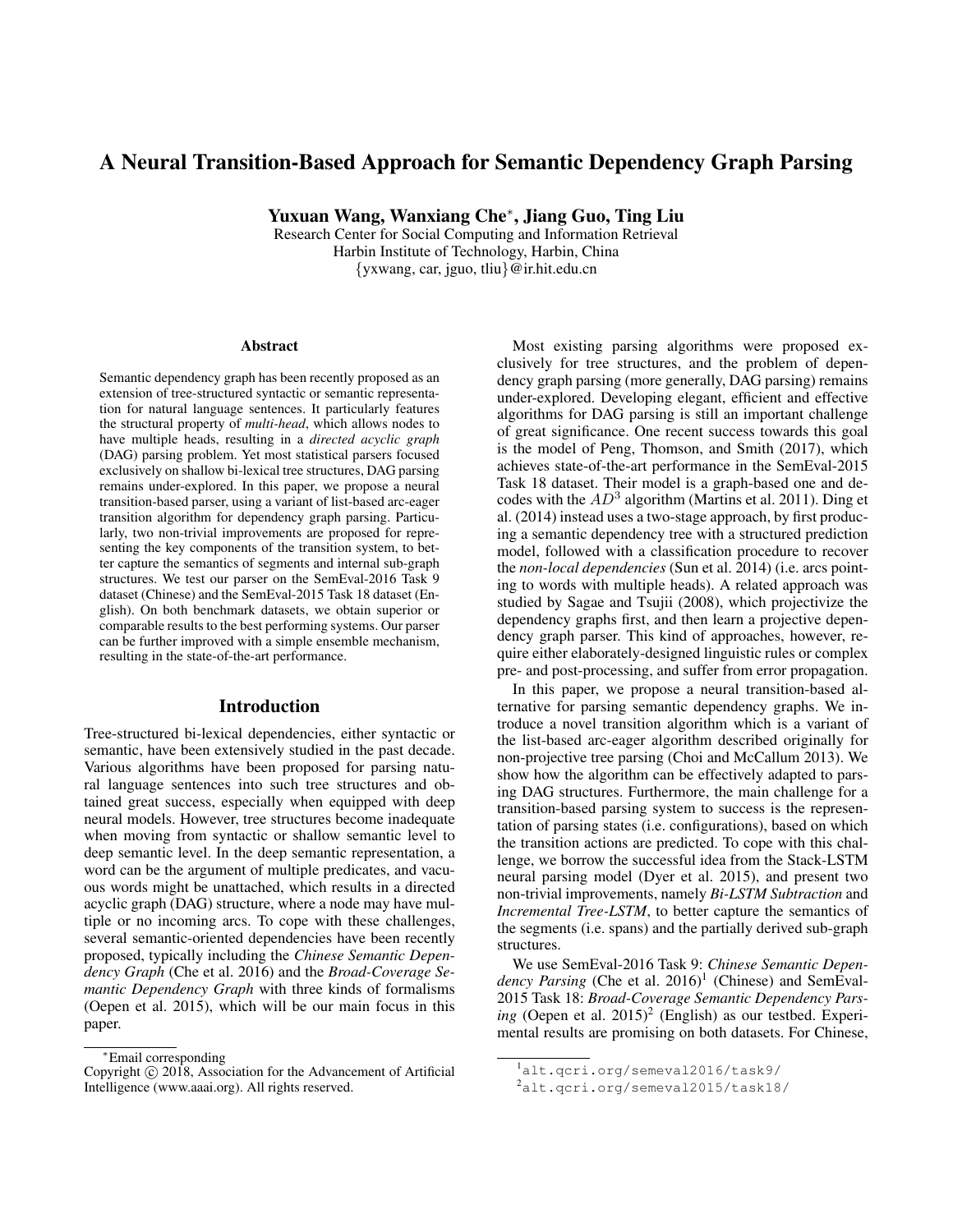

(b) An example sentence annotated with PSD semantic formalism in BCSDG.

Figure 1: Examples of CSDG and BCSDG.

we outperform all participating systems by a substantial margin, and for English, we obtain superior or comparable results to the participating systems. An ensemble of 3 models using a simple mechanism (Che et al., 2017) leads to further significant improvements, outperforming the stateof-the-art system of Peng, Thomson, and Smith (2017) on the macro-averages of three graph formalisms. Our system will be publicly available at https://github.com/ HITalexwang/lstm-sdparser.

### Background

## Semantic Dependency Graph

Here we briefly introduce and compare the different semantic dependency graph formalisms presented respectively in SemEval-2016 Task 9 and SemEval-2015 Task 18.

Chinese Semantic Dependency Graph (CSDG) Figure 1a shows an example of a Chinese semantic dependency graph presented in SemEval-2016 Task 9. We can see that "he" has two head words, i.e., "mean" with the *Experiencer* (Exp) relation and "treat" with the *Agent* (Agt) relation, and every word is attached. More details of the corpora will be described in experiment section.

Broad-Coverage Semantic Dependency Graph (BCSDG) SemEval-2015 Task 18 provides three graph formalisms: *DM*, *PAS* and *PSD* which have different dependency annotations. For simplicity, we present here an example of *PSD* representation in Figure 1b to show the general structure.

In general, CSDG is similar with BCSDG. Main differences between CSDG and BCSDG are three-fold:

1. The ROOT node can only have one child in CSDG, but in BCSDG it may have more than one (e.g. in Figure 1b ROOT has two children *took* and *ran*).

| Transitions                  | <b>Change of State</b>                                                                                                            |
|------------------------------|-----------------------------------------------------------------------------------------------------------------------------------|
| $LEFTl$ -Reduce              | $( \sigma i , \delta,  j \beta , A)$<br>$(\sigma, \delta, [j \beta], A \cup \{(i \stackrel{l}{\leftarrow} j)\})$                  |
| $R$ IGHT <sub>l</sub> -SHIFT | $( \sigma i , \delta,  j \beta , A)$<br>$([\sigma   i   \delta   j], [\cdot], \beta, A \cup \{(i \stackrel{l}{\rightarrow} j)\})$ |
| <b>NO-SHIFT</b>              | $\frac{([\sigma   i], \delta, [j   \beta], A)}{([\sigma   i   \delta   j], [], \beta, A)}$                                        |
| <b>NO-REDUCE</b>             | $([\sigma   i], \delta, [j   \beta], A)$<br>$(\sigma, \delta, [j \beta], A)$                                                      |
| $LEFTl$ -Pass                | $([\sigma   i], \delta, [j   \beta], A)$<br>$(\sigma, [i \delta], [j \beta], A \cup \{(i \leftarrow j)\})$                        |
| $R$ IGHT <sub>I</sub> -PASS  | $([\sigma   i], \delta, [j   \beta], A)$<br>$(\sigma, [i \delta], [j \beta], A \cup \{(i \xrightarrow{l} j)\})$                   |
| NO-PASS                      | $([\sigma   i], \delta, [j   \beta], A)$<br>$\overline{(\sigma, [i]\delta], [j]\beta], A}$                                        |

Table 1: Transitions defined in the list-based arc-eager algorithm (Choi and McCallum 2013).

- 2. In CSDG the child of ROOT node is not allowed to have other heads, while in BCSDG it is acceptable (e.g. in Figure 1b the child *took* of ROOT has another head *and*).
- 3. The restriction in CSDG that each word has to have at least one head does not hold in BCSDG (e.g. in Figure 1b *and* has no head).

Comparison with SRL and AMR Compared with the dependency-based semantic role labeling (SRL) representation (Surdeanu et al. 2008; Hajič et al. 2009) which only considers dependencies between predicates and their arguments, semantic dependency graphs assume relation between every possible word pair, making the task much more challenging.

Semantic dependency graph is also distinct from Abstract Meaning Representation (AMR) presented by Banarescu et al. (2013), in which the vertexes are abstract concepts with no explicit alignment to tokens in the sentence.

#### Transition-Based Dependency Parsing

Transition-based dependency parsers (Nivre 2008) generate a dependency structure by predicting a transition action sequence. Typically, a transition system consists of a stack σ containing words being processed, a buffer β containing words to be processed and a memory A that holds the generated dependency arcs which form the partially constructed trees. A sequence of predefined transitions are incrementally produced to construct the dependency tree or graph of one sentence. At each parsing state, the next transition to be taken is either decided according to the gold structure while training or predicted by a classifier at test time.

Choi and McCallum (2013) proposed a transition-based dependency parsing algorithm for non-projective trees,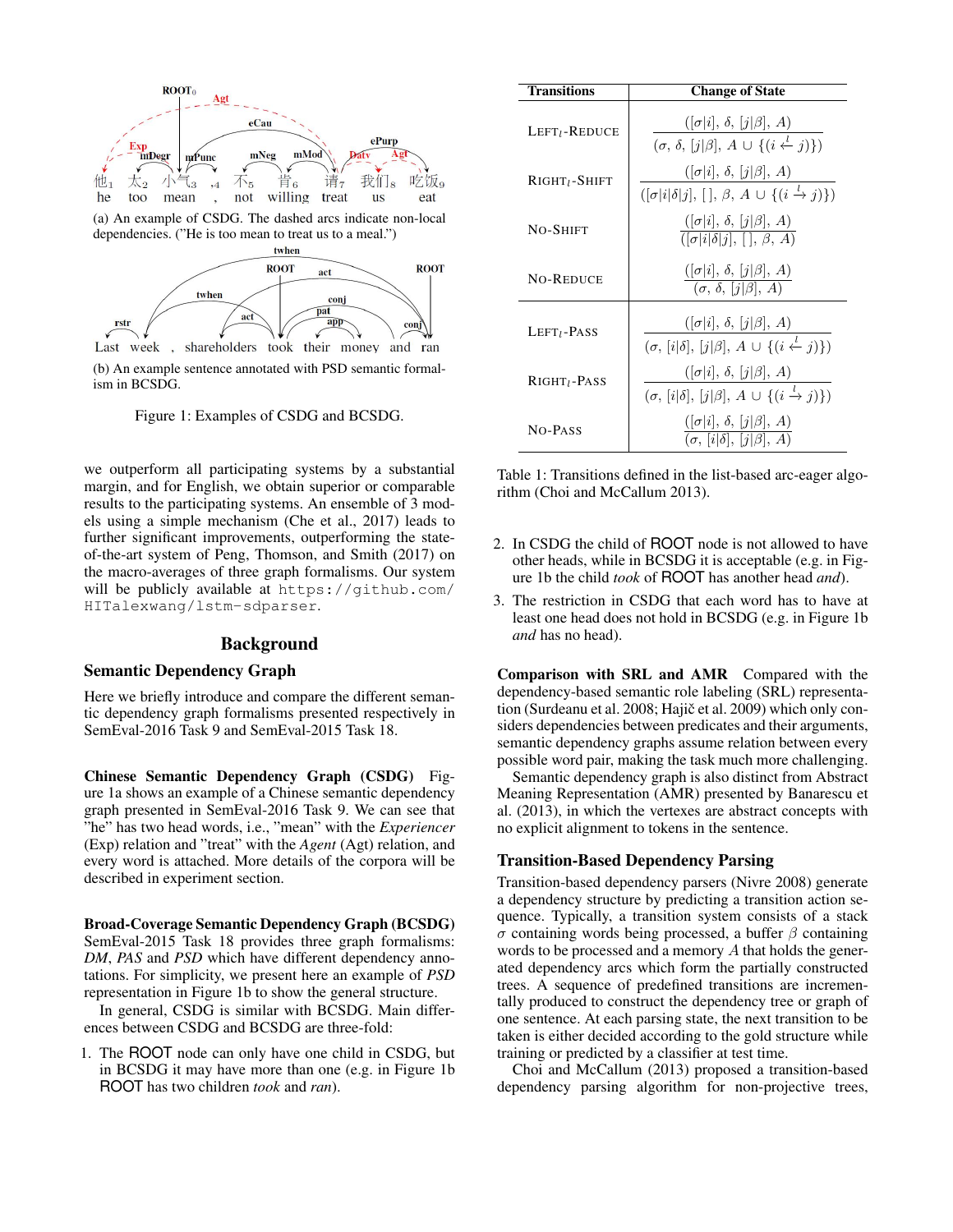| <b>Transitions</b> | <b>Preconditions of Transitions in List-Based Arc-Eager Algorithm</b>                             |                                                                                                               |  |  |  |
|--------------------|---------------------------------------------------------------------------------------------------|---------------------------------------------------------------------------------------------------------------|--|--|--|
|                    | <b>Tree-Parsing</b>                                                                               | <b>Graph-Parsing</b>                                                                                          |  |  |  |
| $LEFT_1-*$         | $[i \neq 0] \wedge \neg[(i \rightarrow^* j) \in A] \wedge \neg[\exists k.(i \leftarrow k) \in A]$ | $[i \neq 0] \wedge \neg[(i \rightarrow^* j) \in A]$                                                           |  |  |  |
| $RIGHT_1-*$        | $\neg[(j \rightarrow^* i) \in A] \land \neg[\exists k.(k \rightarrow j) \in A]$                   | $\neg[(j \rightarrow^* i) \in A]$                                                                             |  |  |  |
| $*$ -REDUCE        | $[\exists h.(h \rightarrow i) \in A] \land \neg[\exists k \in \beta.(i \rightarrow k)]$           | $[\exists h.(h \rightarrow i) \in A] \land \neg[\exists k \in \beta.(i \rightarrow k) \lor (i \leftarrow k)]$ |  |  |  |
| $*$ -Shift         |                                                                                                   | $\neg[\exists k \in \sigma.(k \neq i) \land ((k \rightarrow j) \lor (k \leftarrow j))]$                       |  |  |  |

Table 2: Comparisons in terms of the preconditions of Left<sub>l</sub>-\*, Right<sub>l</sub>-\* and \*-Reduce in our graph-parsing algorithm and the tree-parsing algorithm.

| <b>State</b>   | <b>Transition</b>  | $\sigma$     | $\delta$                                                                                                                                                                                                                                                                                                                                                                                                                                                  | ß                    | $\overline{A}$                              |
|----------------|--------------------|--------------|-----------------------------------------------------------------------------------------------------------------------------------------------------------------------------------------------------------------------------------------------------------------------------------------------------------------------------------------------------------------------------------------------------------------------------------------------------------|----------------------|---------------------------------------------|
| $\Omega$       | Initialization     | 10           |                                                                                                                                                                                                                                                                                                                                                                                                                                                           | $\ket{1,\ldots,9}$   | Ø                                           |
| 1              | NO-SHIFT           | [0, 1]       |                                                                                                                                                                                                                                                                                                                                                                                                                                                           | $ 2,\ldots,9\rangle$ |                                             |
| $\overline{2}$ | NO-SHIFT           | [0, 1, 2]    |                                                                                                                                                                                                                                                                                                                                                                                                                                                           | $[3,\ldots,9]$       |                                             |
| 3              | <b>LEFT-REDUCE</b> | [0, 1]       |                                                                                                                                                                                                                                                                                                                                                                                                                                                           | $[3,\ldots,9]$       | $A \cup \{2 \leftarrow m \text{Degr} - 3\}$ |
| $\overline{4}$ | <b>LEFT-PASS</b>   | 10           | $[1] % \includegraphics[width=0.9\columnwidth]{figures/fig_10.pdf} \caption{The graph $\mathcal{N}_1$ is a function of the parameter $\mathcal{N}_1$ and the number of parameters $\mathcal{N}_2$ is a function of the parameter $\mathcal{N}_1$ and the number of parameters $\mathcal{N}_2$ is a function of the parameter $\mathcal{N}_1$ and the number of parameters $\mathcal{N}_2$ is a function of the parameter $\mathcal{N}_1$.} \label{fig:1}$ | $[3,\ldots,9]$       | $A \cup \{1 \leftarrow \text{Exp}-3\}$      |
| $\overline{5}$ | RIGHT-SHIFT        | [0, 1, 3]    |                                                                                                                                                                                                                                                                                                                                                                                                                                                           | $[4,\ldots,9]$       | $A \cup \{0 - \text{ROOT} \rightarrow 3\}$  |
| 6              | RIGHT-SHIFT        | [0, 1, 3, 4] |                                                                                                                                                                                                                                                                                                                                                                                                                                                           | $[5,\ldots,9]$       | $A \cup \{3 - m$ Punc $\rightarrow 4\}$     |
|                | <b>NO-REDUCE</b>   | [0, 1, 3]    |                                                                                                                                                                                                                                                                                                                                                                                                                                                           | $[5,\ldots,9]$       |                                             |
| 8              | NO-SHIFT           | [0, 1, 3, 5] |                                                                                                                                                                                                                                                                                                                                                                                                                                                           | $[6,\ldots,9]$       |                                             |
| 9              | LEFT-REDUCE        | [0, 1, 3]    |                                                                                                                                                                                                                                                                                                                                                                                                                                                           | $[6,\ldots,9]$       | $A \cup \{5 \leftarrow mNeg - 6\}$          |
| 10             | NO-SHIFT           | [0, 1, 3, 6] |                                                                                                                                                                                                                                                                                                                                                                                                                                                           | [7, 8, 9]            |                                             |
| 11             | <b>LEFT-REDUCE</b> | [0, 1, 3]    |                                                                                                                                                                                                                                                                                                                                                                                                                                                           | [7, 8, 9]            | $A \cup \{6 \leftarrow \text{mMod} - 7\}$   |
| 12             | RIGHT-PASS         | [0, 1]       | [3]                                                                                                                                                                                                                                                                                                                                                                                                                                                       | [7, 8, 9]            | $A \cup \{3 - eCau \rightarrow 7\}$         |
| 13             | <b>LEFT-REDUCE</b> | $ 0\rangle$  | $\left[3\right]$                                                                                                                                                                                                                                                                                                                                                                                                                                          | [7, 8, 9]            | $A \cup \{1 \leftarrow \text{Agt} - 7\}$    |
| 14             | <b>NO-SHIFT</b>    | [0, 3, 7]    |                                                                                                                                                                                                                                                                                                                                                                                                                                                           | [8, 9]               |                                             |
| 15             | RIGHT-SHIFT        | [0, 3, 7, 8] |                                                                                                                                                                                                                                                                                                                                                                                                                                                           | [9]                  | $A \cup \{7 - \text{Datv} \rightarrow 8\}$  |
| 16             | <b>LEFT-REDUCE</b> | [0, 3, 7]    |                                                                                                                                                                                                                                                                                                                                                                                                                                                           | [9]                  | $A \cup \{8 \leftarrow \text{Agt} - 9\}$    |
| 17             | RIGHT-SHIFT        | [0, 3, 7, 9] |                                                                                                                                                                                                                                                                                                                                                                                                                                                           |                      | $A \cup \{7 - ePurp \rightarrow 9\}$        |

Table 3: Transition sequence for the dependency graph in Figure 1a generated by list-based arc-eager graph-parsing algorithm with gold-standard oracles.

which is a hybrid between Nivre's arc-eager and list-based algorithms (Nivre 2003; 2008).<sup>3</sup> In this algorithm, a tuple  $(\sigma, \delta, \beta, A)$  is used to represent each parsing state, where  $\sigma$  is a stack holding processed words,  $\delta$  is a deque holding words popped out of  $\sigma$  that will be pushed back in the future, and  $\beta$ is a buffer holding unprocessed words. A is a set of labeled dependency arcs. We use index  $i$  to represent word  $w_i$ , and index 0 to represent the pseudo root of the graph  $w_0$ . The initial state is  $([0], [1], [1, \cdots, n], \emptyset)$ , while the terminal state is  $(\sigma, \delta, [\ ], A)$ . During parsing, arcs will only be generated between the top element of  $\sigma(w_i)$  and of  $\beta(w_i)$ .

The transition actions of the list-based arc-eager algorithm are listed in Table 1. LEFT<sub>l</sub>- $*$  and RIGHT<sub>l</sub>- $*$  add an arc with label *l* betweem  $w_j$  amd  $w_i$ . They are performed only when one of  $w_i$  and  $w_j$  is the head of the other. Otherwise, NO-∗ will be applied. ∗-SHIFT is performed when no dependency exists between  $w_i$  and any word in  $\sigma$  other than  $w_i$ , which pushes all words in  $\delta$  and  $w_j$  into  $\sigma$ . \*-REDUCE is performed only when  $w_i$  has head and is not the head or child of any word in  $\beta$ , which pops  $w_i$  out of  $\sigma$ . \*-PASS is performed when neither ∗-SHIFT nor ∗-REDUCE can be performed, which moves  $w_i$  to the front of  $\delta$ .  $(i \stackrel{l}{\to} j)$  is used to denote an arc from  $w_i$  to  $w_j$  with label l.  $(i \rightarrow j)$  and  $(i \rightarrow^* j)$  indicate that  $w_i$  is a head and an ancestor of  $w_j$ 

respectively.

# Neural Networks for Parsing

Recent years have seen great success in applying neural networks to transition-based dependency parsing (Chen and Manning 2014; Dyer et al. 2015; Andor et al. 2016). The use of neural networks not only avoids the heavy labour of feature designing, but also captures much more information including those that may have not been considered by human experts. Additionally, it also saves a lot of time that was wasted in feature combination. Our work is mainly inspired by the Stack-LSTM model proposed by Dyer et al. (2015), which depended on an arc-standard algorithm (Nivre 2008). Three Stack-LSTMs are utilized to incrementally obtain the representations of the buffer, the stack and the transition action sequence. Stack LSTM is an unidirectional LSTM augmented with a stack pointer. When computing a new memory cell, the current location of this stack pointer determines which cell in the LSTM provides the information of previous time step. In addition, a dependency-based Recursive Neural Network (RecNN) is used to compute the partially constructed tree representations. In this way, full information of each parsing state is expected to be captured, alleviating the labour-intensive feature engineering.

<sup>&</sup>lt;sup>3</sup>We refer to the system proposed by Choi and McCallum (2013) as *list-based arc-eager* algorithm in this paper.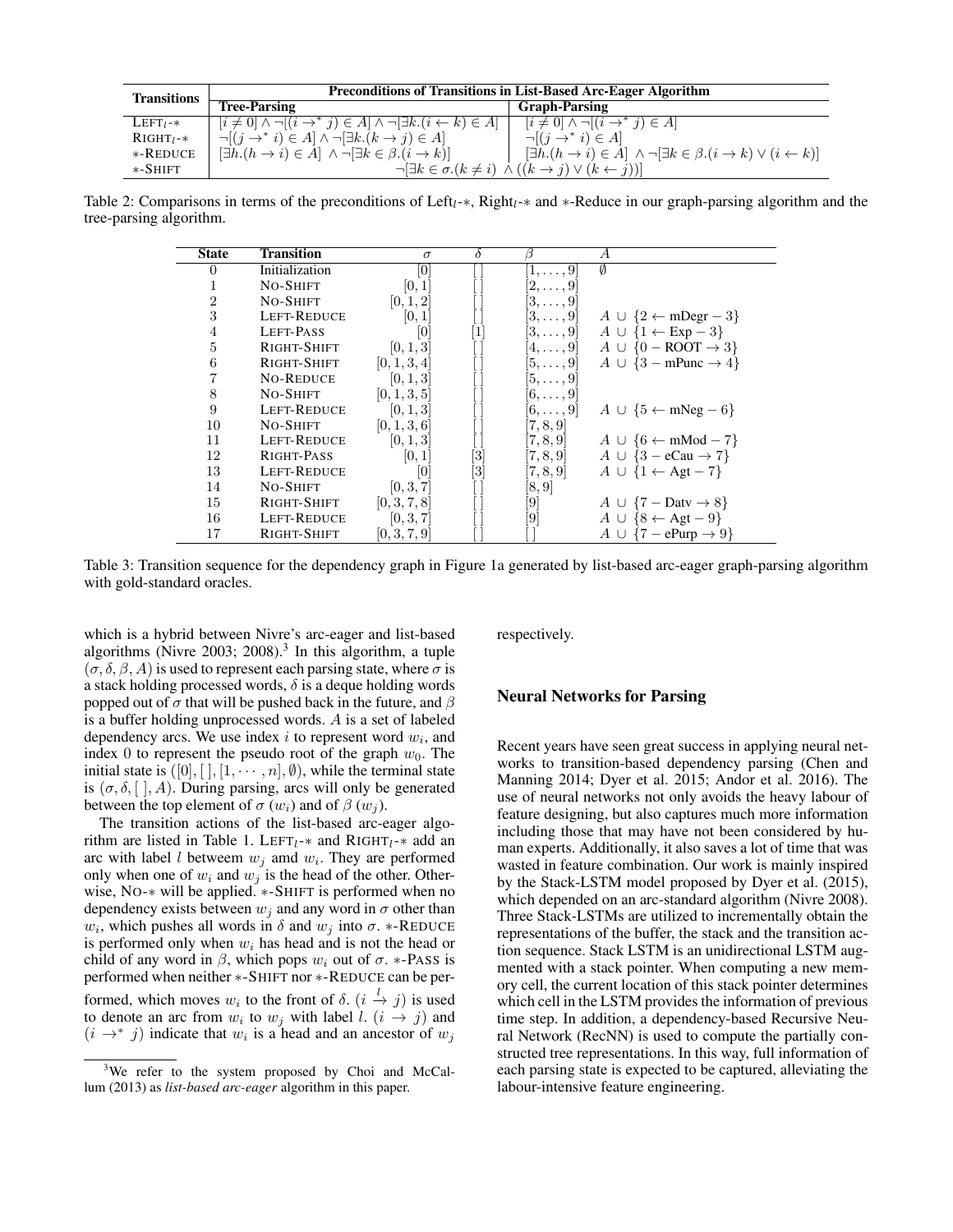

Figure 2: Example transition state representation based on LSTMs. The buffer  $\beta$  is represented by Bi-LSTM Subtraction, the sub-graphs are computed by Incremental Tree-LSTM.

# Neural Transition-based DAG Parser

# Transition System

The key challenge in dependency graph parsing is the generation of non-local dependencies. To produce these dependencies, we modify the preconditions of  $LEFT_1-*$  and RIGHT<sub>l</sub>- $*$  so that the dependency between a head and its modifier can be generated even if the modifier already has a head. Table 2 shows the specific differences between the original tree-parsing algorithm and the proposed variant. Besides, we want to confirm that all of a word's heads and children are found before it is reduced. So we modify the head confirmation in the precondition of ∗-REDUCE to make sure no extra head of  $w_i$  is in the buffer  $\beta$ . While  $w_i$  is only validated to have one head in the tree-parsing algorithm since each word has only one head in the tree structure.

Table 3 illustrates the transition sequence for the dependency graph in Figure 1a using the modified algorithm. In state 4,  $w_1$  is moved from  $\sigma$  to  $\delta$  because it has another head  $w_7$  in  $\beta$ , and the arc between them will be generated in the future (state 13). In state 12, the transition is RIGHT-PASS rather than RIGHT-SHIFT because  $w_7$  still has a child  $w_1$  in σ, and  $w_3$  is moved to δ so that the arc between  $w_7$  and  $w_1$ can be generated (state 13).

#### LSTM-Based State Representation

Compared with the arc-standard algorithm (Nivre 2004) used by Dyer et al. (2015), our transition system has an extra component in each configuration, i.e., the deque  $\delta$ . So we use an additional Stack-LSTM to learn the representation of  $\delta$ . More importantly, we introduce two LSTM-based techniques, namely *Bi-LSTM Subtraction* and *Incremental Tree-LSTM* (explained below) for modeling the buffer and sub-graph representations in our system.

Representations of the four components are then concatenated and passed through a hidden layer to obtain the repre-



Figure 3: Illustration of Bi-LSTM Subtraction for buffer representation learning.  $h_f$ <sup>(\*)</sup> and  $h_b$ <sup>(\*)</sup> indicate the hidden vectors of forward and backward LSTM respectively.  $b_t$  is the resulting buffer representation.

sentation of the parsing state at time t:

$$
e_t = \max\{0, W[s_t \oplus b_t \oplus p_t \oplus a_t] + d\}
$$

where  $s_t$ ,  $b_t$ ,  $p_t$  and  $a_t$  are the representation of  $\sigma$ ,  $\beta$ ,  $\delta$  and A respectively.  $d$  is the bias.  $\oplus$  is the concatenation operator.  $e_t$  is finally used to compute the probability distribution of possible transition actions at time  $t$  through a softmax layer. Figure 2 shows the architecture.

Bi-LSTM Subtraction In Dyer et al. (2015)'s work, the buffer is simply represented by the last hidden vector of a right-to-left unidirectional LSTM encoding words in the buffer, which has the risk of losing information from words out of the buffer (which have been shifted or reduced)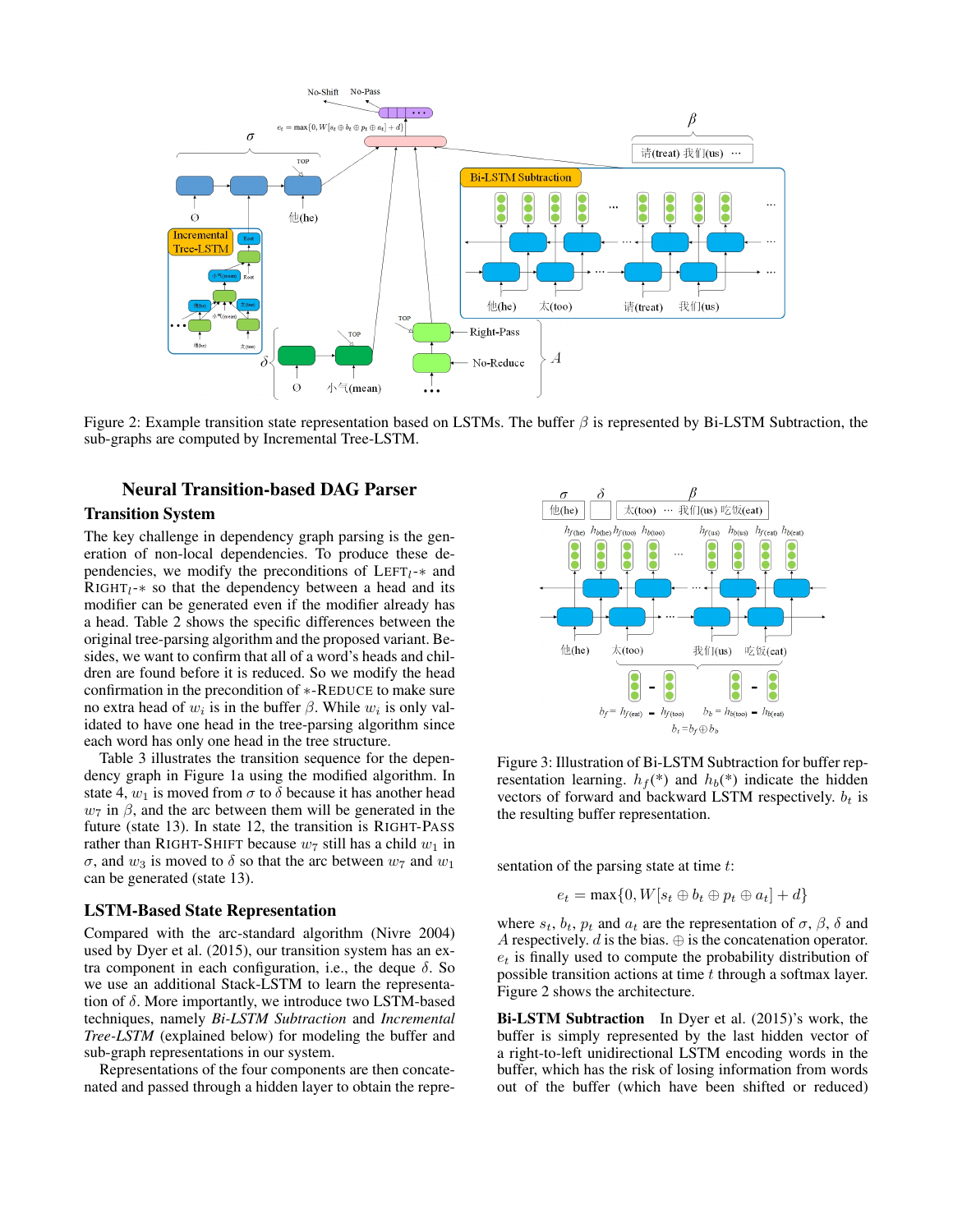

Figure 4: Representations of a dependency sub-graph (above) computed by Tree-LSTM (left) and dependencybased RecNN (right).

and from the left-to-right direction. Besides, a single hidden vector is not substantial for representing the whole buffer. Here, we regard the buffer as a *segment* and use the subtraction between LSTM hidden vectors of the segment head and tail as its representation. Similar idea was also explored in Wang and Chang (2016) and Cross and Huang (2016b). To include the information of words out of the buffer, we apply subtraction on bidirectional LSTM representations over the whole sentence (Wang et al. 2016; Kiperwasser and Goldberg 2016; Cross and Huang 2016a), thus called *Bi-LSTM Subtraction*. The forward and backward subtractions are calculated independently, i.e.,  $b_f$  =  $h_f(l) - h_f(f)$  and  $b_b = b_b(f) - b_b(l)$ , where  $h_f(f)$  and  $h_f(l)$  are the hidden vectors of the first and the last words in the forward LSTM,  $h_b(f)$  and  $h_b(l)$  are the hidden vectors of the first and the last words in the backward LSTM. Then  $b_f$  and  $b_b$  are concatenated as the buffer representation. As illustrated in Figure 3, the forward and backward subtractions for the buffer are  $b_f = h_f (eat) - h_f (too)$  and  $b_b = h_b(too) - h_b(eat)$  respectively.

Incremental Tree-LSTM Dyer et al. (2015) have used a dependency-based Recursive Neural Network (RecNN) to compute the subtree representations, which has a risk of suffering from gradient vanishing when dealing with deep subtrees. Furthermore, we also believe that the architecture used to model the sub-structures requires the capability to memorize important information and forget unimportant one. So we use a Tree-LSTM (Tai, Socher, and Manning 2015) instead of RecNN in our architecture. The example in Figure 4 shows the differences between RecNN and Tree-LSTM. In RecNN, the representation of a sub-graph is computed by recursively combining head-modifier pairs, whereas in Tree-LSTM, a head is combined with all of its modifiers simultaneously in each LSTM unit.

However, due to the particularities of graph parsing, our implementation of Tree-LSTM is different from the conventional one. First of all, the partially constructed structures generated in our parsing procedure are not strictly trees, since some of the words may have more than one head. Fortunately, the structures of dependency graphs are constrained to be directed acyclic, which makes the Tree-LSTM still applicable. More importantly, unlike traditional bottomup Tree-LSTMs in which each head and all of its modifiers are combined simultaneously, the modifiers are found incre-



Figure 5: Illustration of the incremental construction process of a sub-graph. a, b, c and d indicate the embeddings of A, B, C and D. a+b indicates the combination of A and B.

mentally during our parsing procedure. Therefore, we propose *Incremental Tree-LSTM*, which obtains sub-graph representations incrementally. To be more specific, each time a dependency arc is generated, we collect representations of all the found modifiers of the head and combine them along with the embedding of the head as the representation of the sub-graph. The original embedding rather than the current representation of the head is utilized to avoid the reusage of modifier information, since the current representation of the head contains information of its modifiers found previously.

For example, in the sub-graph depicted in Figure 5, the sub-graph is constructed as follows: (1) embeddings of A and  $\overline{B}$  are combined and take the place  $A$ ;<sup>4</sup> (2) embeddings of B and C are combined and take the place of B; (3) embeddings of A and D along with current representation of B (combination of B and C) are combined as the representation of the final sub-graph which updates A. Note that in RecNN, after the generation of the third arc, the representation of A (combination of A and B) and the newly found modifier D will be combined as the final representation of the sub-graph. Thus the information of dependency relation between B and C will be lost.<sup>5</sup>

Although our Incremental Tree-LSTM can cover more situations than RecNN does, it still has limitations when dealing with certain structures. For example, in Figure 5, if the dependency between A and D is not generated, then the final representation of the sub-graph will be the combination of embeddings of A and B without C. An ideal solution which we have tried is to update all of the ancestors of the head whenever an arc is generated. However, preliminary experiment results show that updating all the ancestors can barely help to improve the final performance in both CSDG and BCSDG. We believe it is because that updating all the ancestors will not only improve the performance of the Tree-LSTM but also amplify the structural errors. Thus we eventually choose the simplified version.

In addition, on the contrary to RecNN, our Tree-LSTM does not model the dependency relations. We conduct an experiment in a basic system with the same architecture of Dyer et al. (2015) and found that neglecting relations in

<sup>&</sup>lt;sup>4</sup>The embeddings are combined through a Tree-LSTM unit.

<sup>&</sup>lt;sup>5</sup>It is important to note that the problem does not exist in the arc-standard algorithm used by Dyer et al. (2015) since the trees are constructed in a bottom-up manner.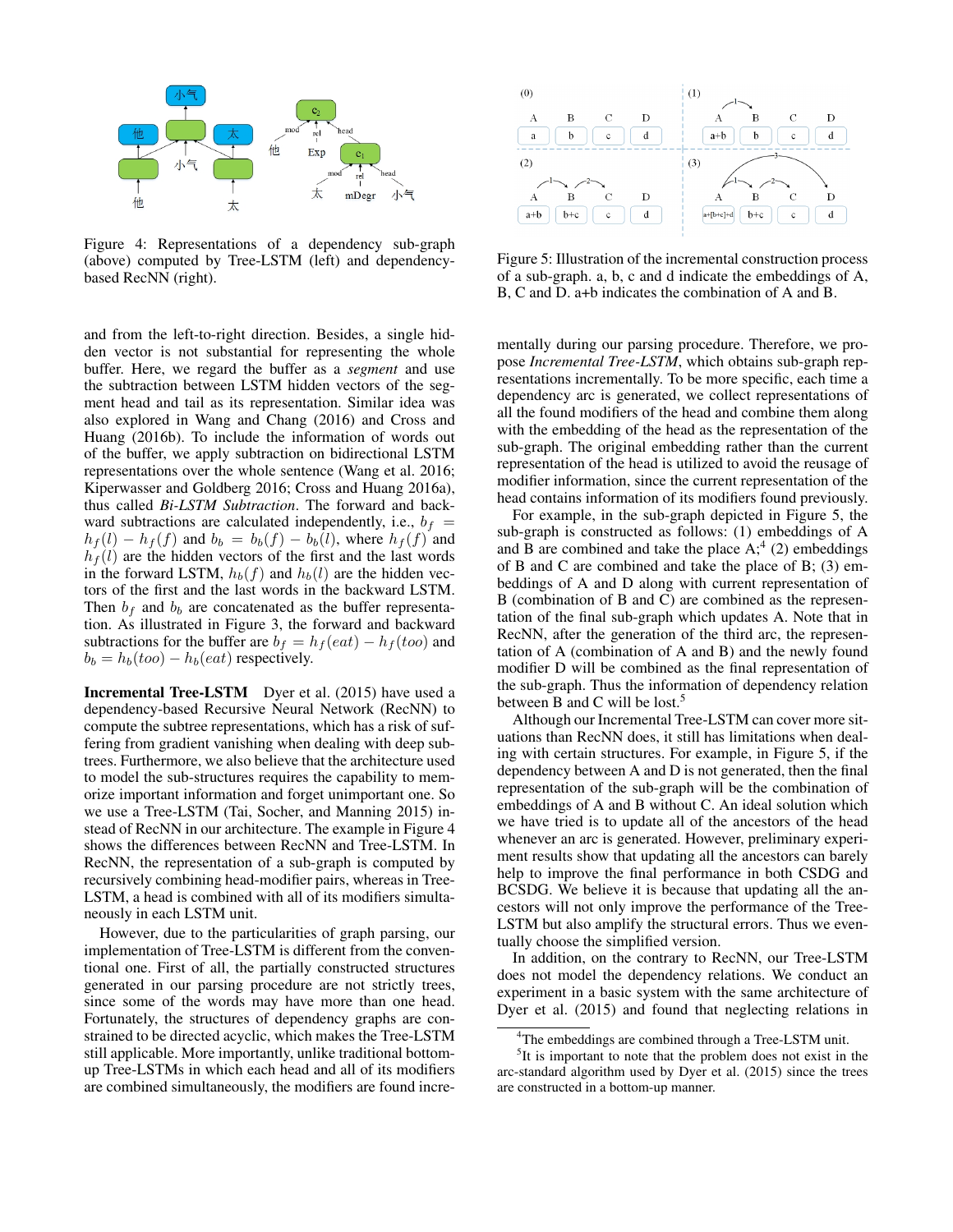RecNN has only marginal effect on the results.

# **Experiments**

#### Data and Settings

For Chinese, we use the SemEval-2016 Task 9 as our testbed. The shared task provides two distinguished corpora in the domain of NEWS and TEXTBOOKS. We follow the official evaluation setup (Che et al. 2016) and use the labeled F-score (LF) and unlabeled F-score (UF) at the dependency arcs level as the metrics. In particular, non-local dependencies are evaluated separately, i.e., NLF and NUF.

For English, we conduct experiments on the English part of SemEval-2015 Task 18 closed track (Oepen et al. 2015). We use the same data split as previous work (Almeida and Martins 2015; Du et al. 2015), with 33,964 training sentences (WSJ §00-19), 1,692 development sentences (§20), 1,410 in-domain testing sentences (§21) and 1,849 out-ofdomain testing sentences from the Brown Corpus. We utilize the official evaluation tool to evaluate our results.

DyNet (Neubig et al. 2017) is used to implement our neural models.<sup>6</sup> Similar to Dyer et al. (2015), we utilize three types of atomic features to represent the tokens: pretrained word embeddings, POS tags and randomly initialized word embeddings updated while training. For Chinese we use 100-dimensional word embeddings trained by word2vec (Mikolov et al. 2013) with Xinhua portion of the Chinese Gigawords.<sup>7</sup> For English we use 50-dimensional SENNA embeddings.<sup>8</sup>

The Stack-LSTMs and Bi-LSTM have two layers while the Tree-LSTM has one. The input and hidden dimensions of Stack-LSTM, Bi-LSTM and Tree-LSTM are 200. The learned word embedding size  $d_{wt} = 100$ , POS tag, relation and transition embedding size are all 50.

# Results and Discussions

We first explore the effect of Bi-LSTM Subtraction (BS) and Incremental Tree-LSTM (IT) with the CSDG dataset. Results are shown in Table 4. We can see that either module can improve the performance of the basic system, which uses unidirectional LSTM to represent the buffer and RecNN to compute the sub-graphs (Dyer et al. 2015), and the system that uses both yields the best results. The speed comparison in Table 5 shows that both modules slow down the basic system by about 10%. And updating all ancestors in Tree-LSTM also slows down the BS-IT system by about 10%.

The overall results on CSDG are presented in Table 6. To further show the effectiveness of our method, we compare our system with a strong baseline approach proposed by Ding et al. (2014), where a conventional transitionbased tree parser is utilized to produce dependency trees first, then an SVM classifier is used to recover the additional dependency arcs by selecting arcs from a set of candidates generated by manually designed linguistic rules. In

| Corpus      | <b>System</b> | LF    | UF    | <b>NLF</b> | <b>NUF</b> |
|-------------|---------------|-------|-------|------------|------------|
|             | <b>Basic</b>  | 62.23 | 80.42 | 49.18      | 63.90      |
|             | $+BS$         | 62.59 | 80.61 | 49.83      | 65.80      |
| <b>NEWS</b> | $+IT$         | 62.62 | 80.50 | 49.25      | 65.13      |
|             | +BS&IT        | 63.30 | 81.14 | 51.16      | 66.92      |
| <b>TEXT</b> | <b>Basic</b>  | 71.51 | 84.95 | 59.70      | 71.63      |
|             | $+BS$         | 72.29 | 85.41 | 59.98      | 71.68      |
|             | $+IT$         | 72.20 | 85.33 | 60.61      | 71.58      |
|             | $+BS&IT$      | 72.92 | 85.71 | 61.91      | 72.74      |

Table 4: Effect of the Bi-LSTM Subtraction (BS) module for buffer representation and the Incremental Tree-LSTM (IT) module for sub-graph representation using the one-stage system on Chinese test set (CSDG).

| <b>Basic</b> |       | $+1T$ | +BS&IT | $+BS&IT(Anc)$ |
|--------------|-------|-------|--------|---------------|
| 335 O        | 296.9 | 302.6 |        |               |

Table 5: Speed (tokens/s) comparison on CSDG TEXT-BOOK set. Anc means update all ancestors in Tree-LSTM.

the work of Ding et al. (2014), they used structured perceptron (Collins 2002) to train the classifier. Here we instead use our proposed neural network architecture to exclude the effect of transition classification and focus on the differences between our one-stage approach and their two-stage one. Results show that our implementation of the two-stage system achieves better performance than other participating systems<sup>9</sup> in all evaluation metrics except for NLF, indicating that the two-stage approach is still weak in predicting non-local dependencies. However, our proposed BS-IT system significantly outperforms it and all the other participating systems. Besides, our BS-IT System achieves an absolute improvement of more than 10% in NLF against the twostage system on both copora, showing the superiority of our proposed method in dealing with non-local dependencies.

We further evaluate our system (BS-IT) on the BCSDG dataset (English). Since the restriction in our transition system that each word must have at least one head does not hold in this task, we pre-process these sentences by attaching the words that have no head to ROOT with an extra NULL label. At test time, arcs with NULL labels will be removed.

Table 7 compares our system with the best published results on SemEval-2015 Task 18 English test sets. Here Du et al. (2015)'s parser is a hybrid of transition-based and graphbased parsing approaches, and also utilizes model ensembling. A&M, 2015 (Almeida and Martins 2015) is a secondorder graph-based parser. Peng et al.,2017 (Peng, Thomson, and Smith 2017) is also a graph-based parser and yields state-of-the-art performance on the English part of this task. Both A&M and Peng et al.'s models used  $A\overline{D}^3$  algorithm for decoding, while Peng et al. used bidirectional LSTMs composed with a multi-layer perceptron to score dependency arcs. They also explored multi-task learning approaches to combine the three different annotations (*DM*, *PAS*, *PSD*), but we only compare with their basic models here.

<sup>6</sup>github.com/clab/dynet

<sup>7</sup>https://catalog.ldc.upenn.edu/LDC2003T09

<sup>8</sup>https://ronan.collobert.com/senna/

 $^{9}$ Refer to Che et al. (2016) for more details.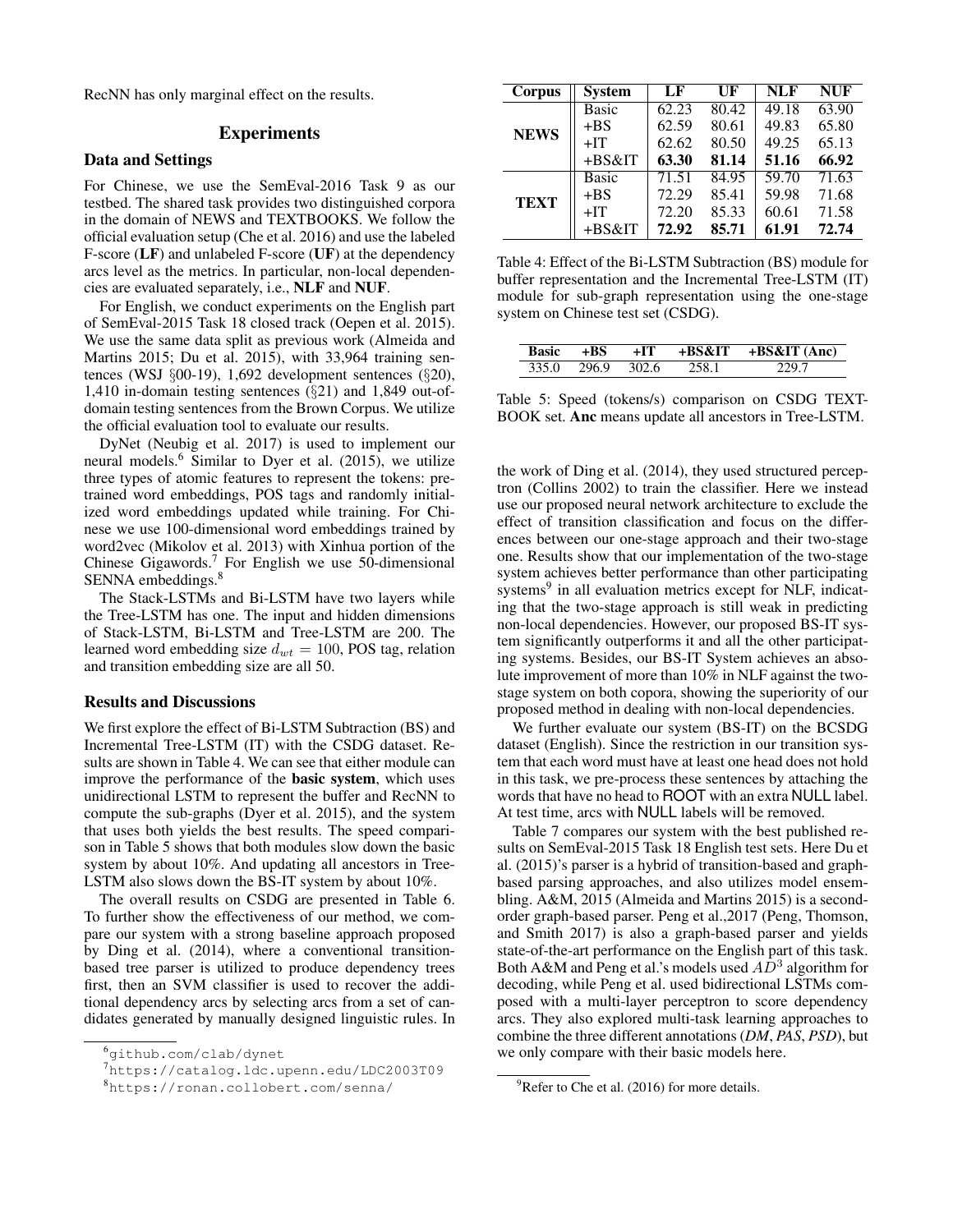| <b>System</b>                 | <b>NEWS</b> |       |       |            | <b>TEXTBOOKS</b> |       |            |            |
|-------------------------------|-------------|-------|-------|------------|------------------|-------|------------|------------|
|                               | LF          | UF    | NLF   | <b>NUF</b> | LF               | UF    | <b>NLF</b> | <b>NUF</b> |
| <b>IHS-RD-Belarus</b>         | 59.06       | 77.64 | 40.84 | 60.20      | 68.59            | 82.41 | 50.57      | 64.58      |
| OCLSP (lbpg)                  | 57.22       | 74.93 | 45.57 | 58.03      | 65.54            | 79.39 | 51.75      | 63.21      |
| OCLSP (lbpgs)                 | 57.81       | 75.54 | 41.56 | 54.34      | 66.21            | 79.85 | 47.79      | 55.51      |
| OCLSP (lbpg75)                | 57.78       | 75.40 | 48.89 | 58.28      | 66.38            | 79.91 | 57.51      | 63.87      |
| OSU_CHGCG                     | 55.69       | 73.72 | 49.23 | 60.71      | 65.17            | 78.83 | 54.70      | 65.71      |
| 2-stage (Ding et al. $2014$ ) | 62.29       | 80.56 | 39.93 | 64.29      | 71.94            | 85.24 | 50.67      | 69.97      |
| <b>BS-IT</b>                  | 63.30       | 81.14 | 51.16 | 66.92      | 72.92            | 85.71 | 61.91      | 72.74      |

Table 6: Results of our systems (the bottom one), our implementation of Ding et al. (2014)'s 2-stage system (the middle one) and other participating systems (the top five) on Chinese test set (CSDG).

| <b>System</b>                           | DM   | <b>PAS</b> | PSD  | Avg. |  |  |  |
|-----------------------------------------|------|------------|------|------|--|--|--|
| <b>IN-DOMAIN</b>                        |      |            |      |      |  |  |  |
| Du et al., 2015 (ensemble)              | 89.1 | 91.3       | 75.7 | 85.4 |  |  |  |
| A&M, 2015 (single)                      | 88.2 | 90.9       | 76.4 | 85.2 |  |  |  |
| Peng et al., 2017 (single)              | 89.4 | 92.2       | 77.6 | 86.4 |  |  |  |
| BS-IT (single)                          | 89.3 | 91.4       | 76.1 | 85.6 |  |  |  |
| BS-IT (ensemble)                        | 90.3 | 91.7       | 78.6 | 86.9 |  |  |  |
| <b>OUT-OF-DOMAIN</b>                    |      |            |      |      |  |  |  |
| Du et al., $201\overline{5}$ (ensemble) | 81.8 | 87.2       | 73.3 | 80.8 |  |  |  |
| A&M, 2015 (single)                      | 81.8 | 86.9       | 74.8 | 81.2 |  |  |  |
| Peng et al., 2017 (single)              | 84.5 | 88.3       | 75.3 | 82.7 |  |  |  |
| $BS-IT$ (single)                        | 83.2 | 87.2       | 73.2 | 81.2 |  |  |  |
| BS-IT (ensemble)                        | 84.9 | 87.6       | 75.9 | 82.8 |  |  |  |

Table 7: Labeled  $F_1$  score on the BCSDG English test set. *DM*, *PAS* and *PSD* are the three types of annotations on the same dataset. The last column shows the macro-average over the three tasks. McNemar's test shows that our ensemble model outperforms Peng et al.'s model in DM and PSD annotations with p-value  $< 0.001$ .

Results of our single model are either comparable with or better than that of Du et al. (2015) and Almeida and Martins (2015)'s systems. Since Du et al. (2015)'s model is an ensembled one of 14 models, we also utilize a simple model ensemble mechanism similar to Che et al. (2017), which trains three models separately with different random seeds and while predicting, use the sum of scores predicted by the three models to decide the next transition at each state. With this simple mechanism, we achieve better results than the state-of-the-art one (Peng, Thomson, and Smith 2017) in 4 settings out of 6, and also outperform them on the macroaverages of both in-domain and out-of-domain datasets.

### Related Work

Deep dependency structures beyond surface tree representation are traditionally obtained as a by-product of grammar-guided parsers grounded by CCG, LFG and HPSG (Clark, Hockenmaier, and Steedman 2002; Miyao and Tsujii 2005; Sagae, Miyao, and Tsujii 2007). However, most of the previous work on dependency parsing focused on tree structures, whereas recent work has proved that transition-based approaches are also applicable to generate more informative dependency graphs. Sagae and Tsujii (2008) presented a transition-based approach to generate HPSG-style predicate-argument structures using pseudoprojective transformations (Nivre et al. 2006). Following their step, Tokgöz and Eryiğit (2015) presented a DAG parser with dynamic oracle, which still requires pseudoprojective transformation and detransformation. Recently, Zhang et al. (2016) presented two new transition systems to generate arbitrary directed graphs in an incremental manner with structured perceptron algorithm (Collins 2002) for transition classification. Except for the differences between our and their transition systems, we also make good use of neural networks in our model.

# Conclusion

This paper presents a neural transition-based approach for semantic dependency graph parsing. We describe a variant of list-based arc-eager transition algorithm that is capable of producing DAG structures. Furthermore, two improved LSTM modules are proposed for representing the key components in our transition system. Experimental results on SemEval-2016 Task 9 and SemEval-2015 Task 18 which defined different kinds of graph formalisms in different languages (i.e. Chinese and English) demonstrate the effectiveness of our approach.

## Acknowledgments

We thank the anonymous reviewers for their valuable suggestions. This work was supported by the National Key Basic Research Program of China via grant 2014CB340503 and the National Natural Science Foundation of China (NSFC) via grant 61370164 and 61632011.

# References

Almeida, M. S. C., and Martins, A. F. T. 2015. Lisbon: Evaluating turbosemanticparser on multiple languages and out-of-domain data. In *Proc. of SemEval*, 970–973.

Andor, D.; Alberti, C.; Weiss, D.; Severyn, A.; Presta, A.; Ganchev, K.; Petrov, S.; and Collins, M. 2016. Globally normalized transition-based neural networks. In *Proc. of ACL*, 2442–2452.

Banarescu, L.; Bonial, C.; Cai, S.; Georgescu, M.; Griffitt, K.; Hermjakob, U.; Knight, K.; Koehn, P.; Palmer, M.; and Schneider, N. 2013. Abstract meaning representation for sembanking. In *Proc. of the 7th Linguistic Annotation Workshop and Interoperability with Discourse*, 178–186.